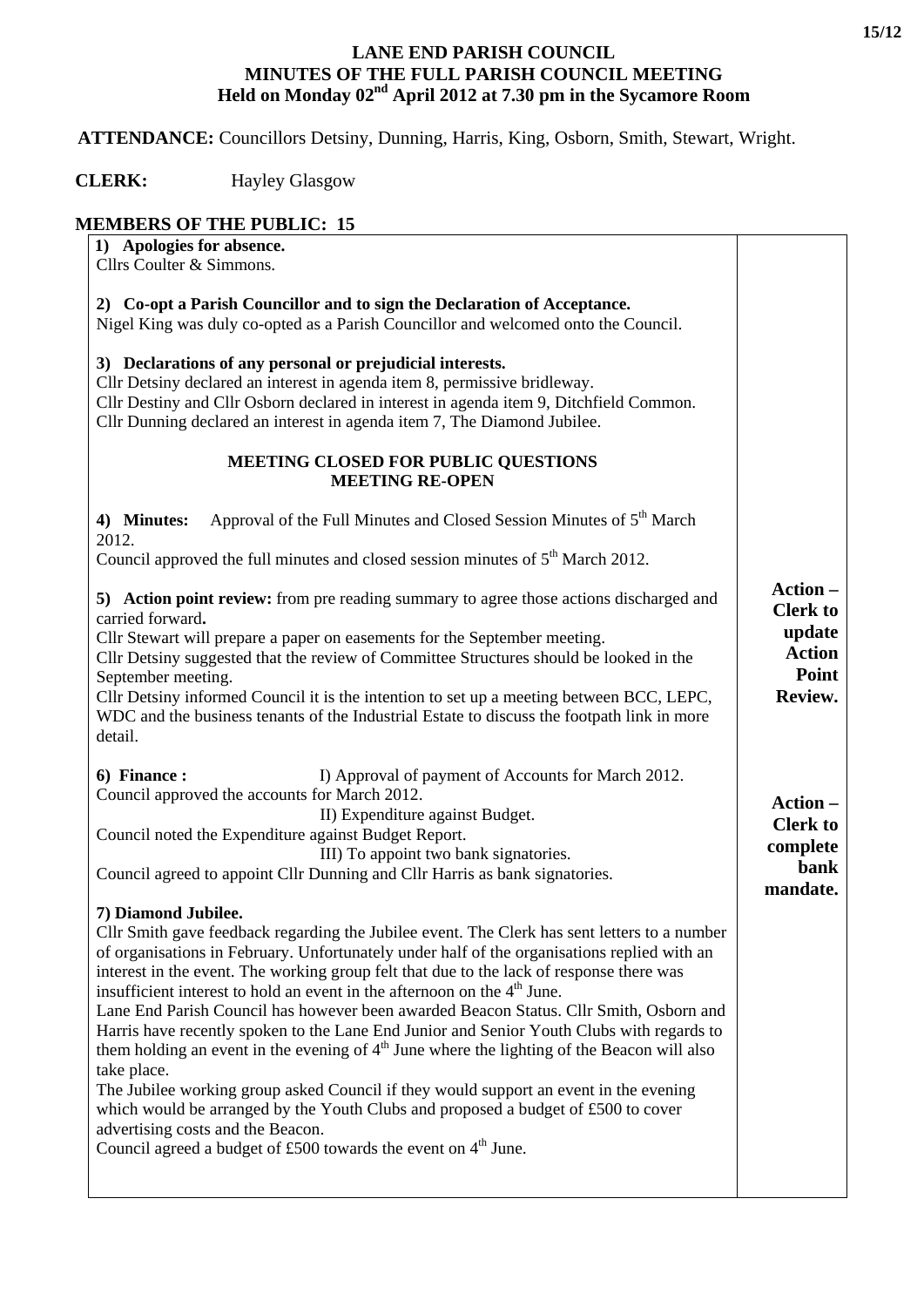| 8) Permissive Bridleway - Moorend Common.<br>The Clerk contacted BCC for advice regarding the Permissive Bridleway. The advice has<br>now been received. Council agreed the reply should be forwarded to the parishioner.<br>9) Ditchfield Common.                                                                                                                                                                                                                                                                                                                                                                                                                                                                                                                                                                                                                                                                                                                                                                                                                                                                                                                                                                                                                 | 16/12<br>Action-<br><b>Clerk</b> to<br>forward                                                                                |
|--------------------------------------------------------------------------------------------------------------------------------------------------------------------------------------------------------------------------------------------------------------------------------------------------------------------------------------------------------------------------------------------------------------------------------------------------------------------------------------------------------------------------------------------------------------------------------------------------------------------------------------------------------------------------------------------------------------------------------------------------------------------------------------------------------------------------------------------------------------------------------------------------------------------------------------------------------------------------------------------------------------------------------------------------------------------------------------------------------------------------------------------------------------------------------------------------------------------------------------------------------------------|-------------------------------------------------------------------------------------------------------------------------------|
| Council is obliged to produce a management plan as a condition of the grant from the CCB,<br>Cllr Osborn recently attended a training course regarding writing a management plan. Cllr<br>Osborn and Cllr Smith volunteered to write the management plan. Cllr Detsiny suggested<br>Cllr Coulter might also assist.<br>A resident of Ditchfield Common offered to become involved with writing the management<br>plan, Council would welcome the parishioners (and any public) participation in writing the<br>plan.<br>The Clerk has been contacted by residents of Ditchfield Common with regards to them<br>holding a non-profit making tea party on 4 <sup>th</sup> June to celebrate the Diamond Jubilee.<br>Council agreed to residents using Ditchfield Common to hold a tea party. The land should<br>be re-instated to its original condition after the event and any damage would need to be<br>made good.                                                                                                                                                                                                                                                                                                                                               | <b>BCC</b> reply.<br>Action-<br><b>Clerk to</b><br>write to the<br><b>Parishioner</b><br>re the<br><b>Jubilee</b>             |
| 10) Playing Fields.<br>Cllr Stewart and Cllr Wright attended a meeting with LESA. Cllr Stewart proposed to<br>Council that they should extend the lease for a further 3 years, the lease would be based on<br>the previous lease but with the responsibilities of each party clearly set out.<br>Cllr Stewart also proposed that the play equipment should be removed and suggested that<br>this should be done by community service volunteers. Once the play equipment has been<br>removed it would be the responsibility of LESA to maintain the play area as the PC no<br>longer employs a warden.<br>Council agreed that before the play equipment is removed the PC would need to arrange for<br>the area to be cleared of rubbish. It was again suggested that this should be done by the<br>community service volunteers. Council would need to supply skips for the removal of the<br>rubbish and play equipment.<br>Cllr Stewart suggested that Council increase the current rent to LESA from £500 to £1000<br>per annum. Council agreed the increase.<br>LESA have been asked to provide quotes for the upgrading of the shower facilities, LESA<br>will contact Cllr Stewart with the quotes and this will be brought forward to a future<br>meeting. | event.<br>Action-<br><b>Clerk to</b><br>contact<br>community<br>service<br>volunteers.                                        |
| 11) Clerk's report.<br>Council noted the Clerks report.<br>Cllr Stewart volunteered to be the PC member of the LEYCC committee.<br>There is no one on Council whom can currently offer time to become a member of the<br>village hall committee, it was suggested that if the Village Hall Committee has an queries<br>they should contact Cllr Osborn.<br>Residents of Fingest have asked if they can have copies of Clarion delivered to their homes,<br>as Fingest is not in the PC's area Council did not agree to deliver copies to this area<br>however they would like the Editor to advise the residents where copies are being left and<br>available to collect.<br>12) Invitations to Meetings, Correspondence & Reports received.                                                                                                                                                                                                                                                                                                                                                                                                                                                                                                                       | Action-<br><b>Clerk to</b><br>inform<br>LEYCC.<br>Action-<br><b>Clerk</b> to<br>inform<br><b>Editor</b> of<br><b>Clarion.</b> |
| Council noted the report.<br>13) Matters raised by Councillors<br>Cllr Osborn informed Council there will be an open meeting at Booker Memorial Hall on<br>Monday 23rd April re Booker Airfield.<br>Cllr Smith informed Council that the new planning regulations are now in force, Council<br>asked the Clerk to contact WDC about information regarding this.                                                                                                                                                                                                                                                                                                                                                                                                                                                                                                                                                                                                                                                                                                                                                                                                                                                                                                    | Action-<br><b>Clerk to</b><br>contact<br><b>WDC</b> re<br>planning.                                                           |